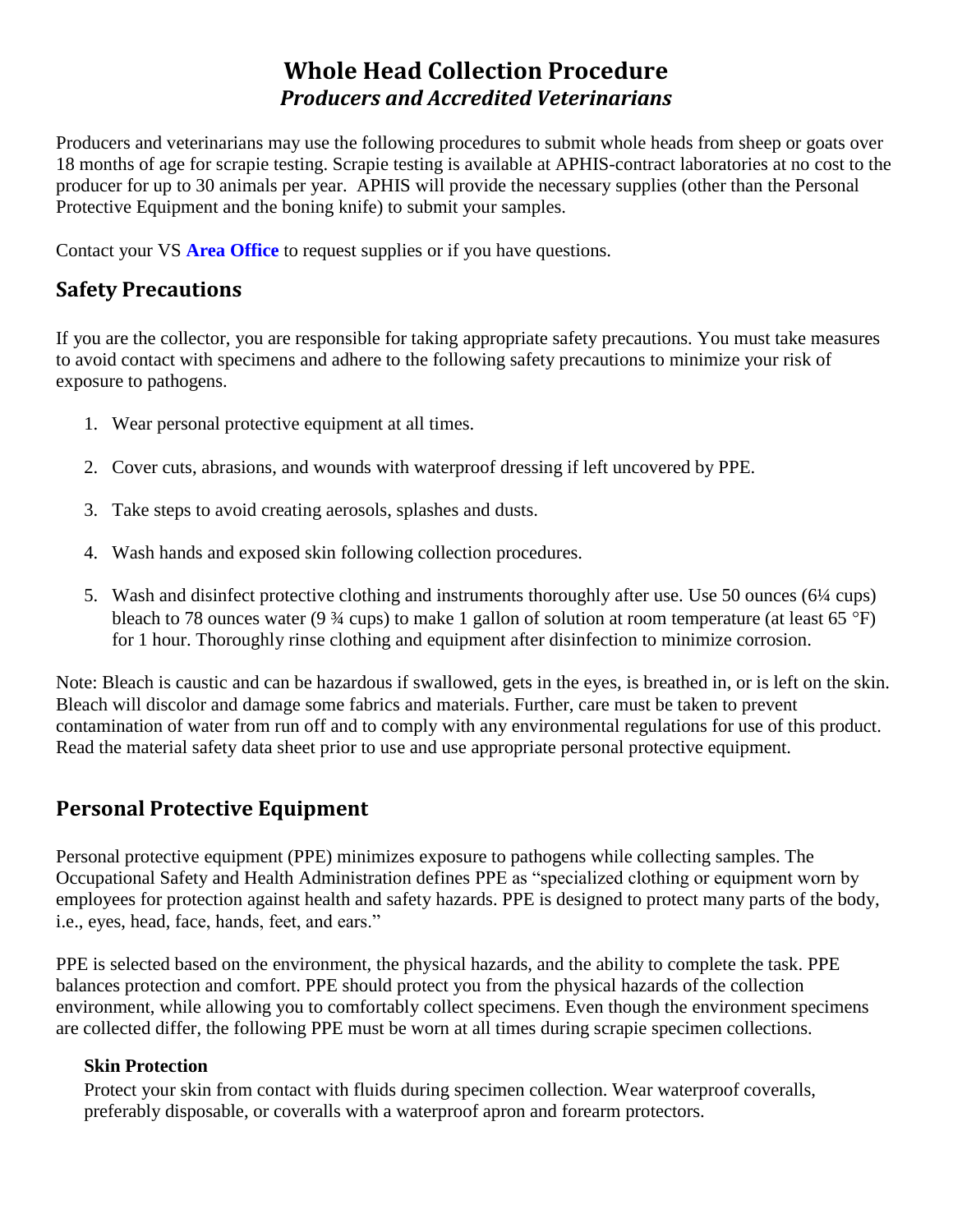#### **Eye and Face Protection**

Protect your eyes and face from any aerosols, splashes, or dusts that may be created while collecting specimens. Eye protection includes safety glasses, safety goggles, or a face shield.

#### **Hand Protection: Gloves**

- 1. Wear cut resistant metal or mesh gloves. Always wear the cut resistant glove on your off hand (left hand for right-handed person and right hand for a left-handed person). Find a cut resistant glove that fits against your skin and wear a rubber glove over it.
- 2. Wear latex or nitrile examination gloves or thick rubber gloves that extend halfway up the forearm. Many people prefer long, thick rubber gloves for added protection.

### **Foot Protection**

Protect your feet from injuries that could result from spills, splashes, impact, compression, or exposure. Wear steel-toed rubber boots when collecting specimens. If steel-toed boots are unavailable, then pullover rubber boots are acceptable.

#### **Respiratory Protection**

Face masks are recommended. Though scrapie is not known to be transmissible to humans, other zoonotic diseases such as rabies, Q fever, or Listeria may be present and could be transmitted during scrapie sample collection.

## **Whole Head Removal and Collection**

Heads should only be submitted if they are chilled within 24 hours of the animal's death. Chilled heads may be held for up to two days before shipment, such as many occur on a weekend.

### **Tools and Supplies**

- 1. Sharp boning knife.
- 2. Two heavy duty plastic bags and ties.\*
- 3. If shipping the head, shipping container with cooler, large heavy-duty plastic bag, absorbent material, 4 frozen cool packs and prefilled shipping labels\*.

\*These items are provided at no cost to producers by USDA.

### **Procedure**

- 1. Complete the whole head submission worksheet that is included in each shipping box. To complete the worksheet you will need the owner's name, address, phone number, flock ID if known, and the animal's ID numbers, age, breed, sex and any clinical signs observed.
- 2. If the head is still attached, then remove the head from the carcass. This is done at the joint where the skull meets the first cervical vertebrae. (Located just behind the ears.) If the head has already been separated, then begin at step 3.g.
- 3. Position the animal lying on its back.
- 4. Remove the head, at the hinge joint where the skull meets the first cervical vertebrae (just behind the ears) following the steps listed below.
	- a. Locate the "hinge" area where the skull meets the first cervical vertebrae by grasping the nose and moving the head up and down to locate the joint.
	- b. Insert the knife into the neck between the first vertebrae and the throat then cut outward with blade directed away from you through the throat tissue and skin. **Note:** Cutting down through the skin readily dulls the blade.
	- c. Cut down to the membrane that covers the spinal cord; cut through the membrane exposing the spinal cord. Then cut the spinal cord as far from the head as possible so that it is kept as long as you can.